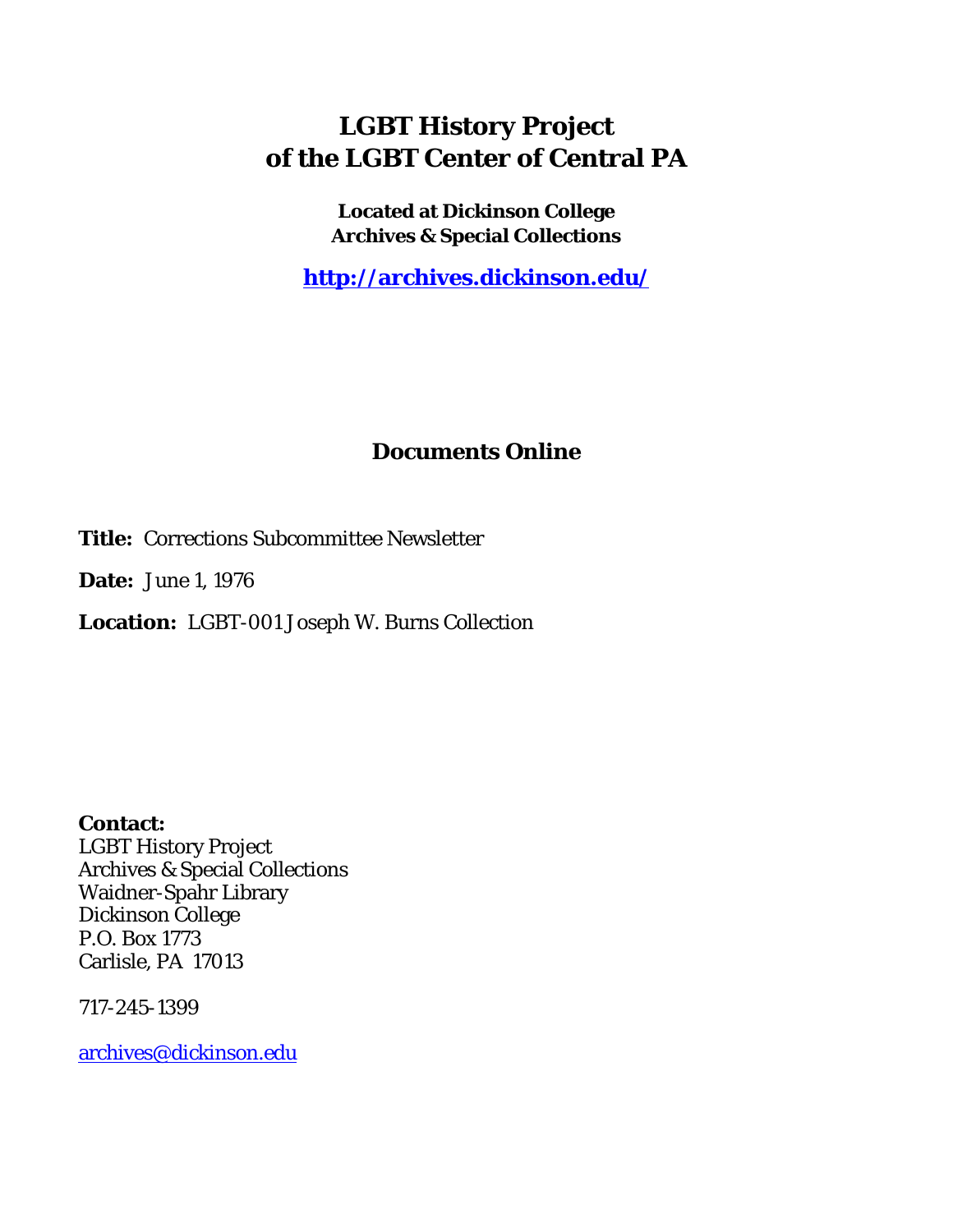## CORRECTIONS SUBCOMMITTEE OF THE COUNCIL FOR SEXUAL MINORITIES

## NEWSLETTER JUNE 1, 1976

The last two meetings have been rather poorly attended so that discussions were rather general, related mostly to the committee organization. It was decided to have two conveners to assure coordination for mailings and calling of meetings. The next meeting was set for Thursday, June 17, <sup>1976</sup> at 5:30 p.m. at the Human Relations Commission at 100 North Cameron Street. The door at the South end of the building is open to the elevator. The conference room is on the second floor. Parking is permitted in the lot adjacent to the building.

Training Keys were discussed again. Stan Goehring will prepare some material in Training Keys were discussed again. Stan doeming will proper until be a stepping<br>draft form for review by the committee. Hopefully these keys will be a stepping stone for the education and training of correctional personnel.

Nick Cupo reported that MCC is not currently having any difficulty with visitation at Graterford. He has the minutes of the April meeting and will provide more details of the matters discussed.

Robert Soboloviteh reported that he has had <sup>a</sup> couple of applications for Gay Foster Homes. He expressed some concern that applications have been submitted by Gay couples and suggested that the applications would be better if submitted by individuals rather than couples. We will request guidelines from him for distribution.

The structure, membership, budget, goals, and priorities of the committee were discussed. No firm conclusions were reached. All committee members are asked to think about these issues so that we can deal with them at the June meeting. The report you received last week mentioned some tentative goals. We need to decide on these matters so that detailed information can be furnished to the council.

Currently the committee's official membership includes.

| Deborah E. Boyle<br>Robert Sobolovitch<br>Francis Filipi<br>Harry E. Smith<br>Stanley S. Goehring<br>Dianne Gigler<br>Richard Hill<br>Dr. Walter Strawbridge | Department of Welfare, Bureau of Youth Services<br>Bureau of Correction<br>Bureau of Correction<br>Tri-County Drug & Alcohol - Stroudsburg<br>Pittsburgh<br>Librarian - Camp Hill<br>Philadelphia |
|--------------------------------------------------------------------------------------------------------------------------------------------------------------|---------------------------------------------------------------------------------------------------------------------------------------------------------------------------------------------------|
|--------------------------------------------------------------------------------------------------------------------------------------------------------------|---------------------------------------------------------------------------------------------------------------------------------------------------------------------------------------------------|

These persons have submitted resumes and have been approved by the council. Anyone else who wishes to be <sup>a</sup> participating member of the committee should forward their request and resume to Mr. Anthony Silvestre at <sup>110</sup> East Forester Avenue, State College, PA 16801